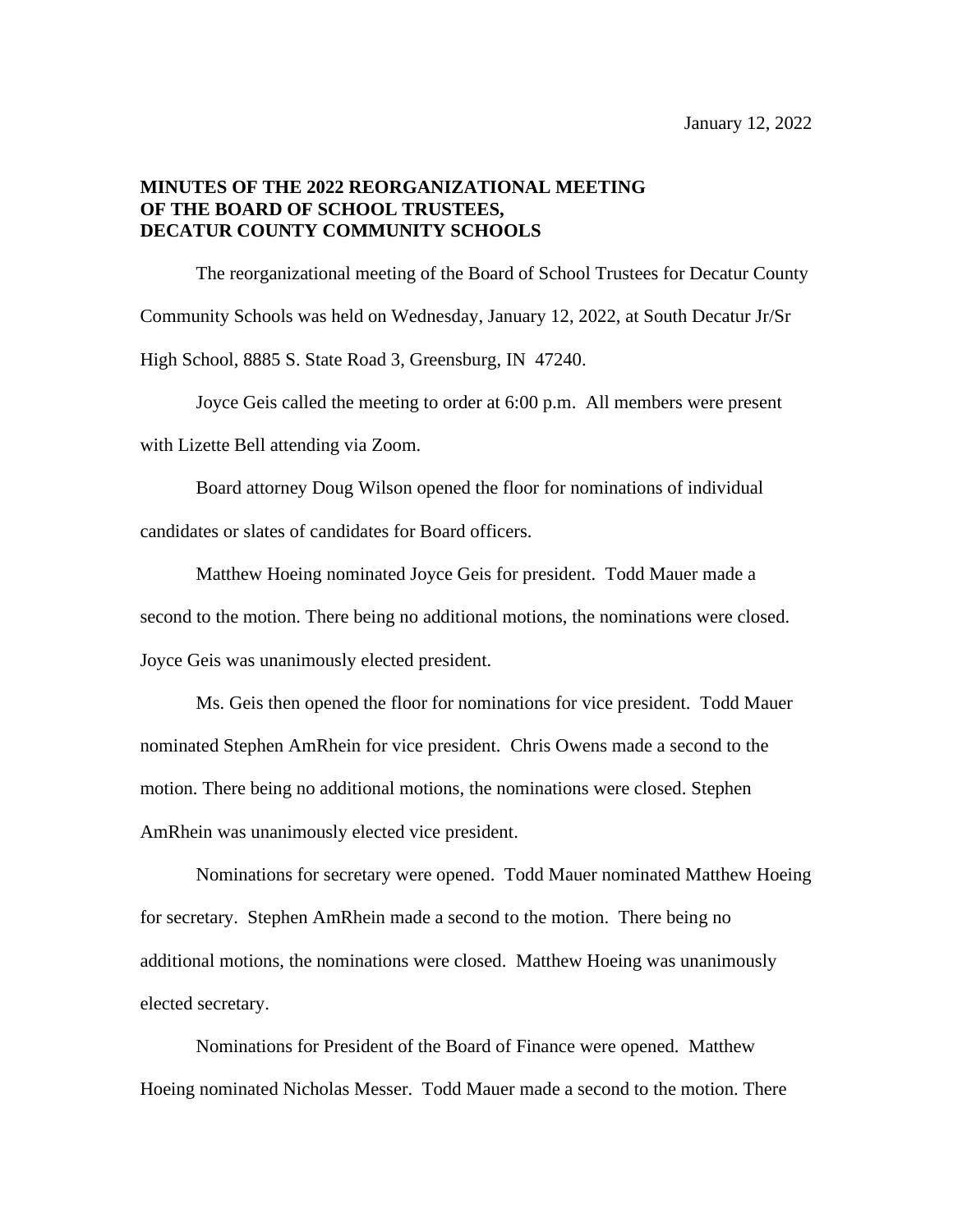being no additional motions, the nominations were closed. Nicholas Messer was unanimously elected President of the Board of Finance.

Nominations for Secretary of the Board of Finance were opened. Matthew Hoeing nominated Todd Mauer. Chris Owens made a second to the motion. There being no additional motions, the nominations were closed. Todd Mauer was unanimously elected as Secretary to the Board of Finance.

Motions for ISBA Legislative Representative/ISBA Policy Liaison were opened. Todd Mauer nominated Joyce Geis. Matthew Hoeing made a second to the motion. There being no additional motions, the nominations were closed. Joyce Geis was unanimously elected ISBA Legislative Representative/ISBA Policy Liaison.

Louise Smith was elected as Treasurer with bond set at \$100,000, on a motion by Nicholas Messer and a second by Stephen AmRhein. The vote was unanimous.

Doug Wilson was unanimously appointed as legal counsel on a motion by Matthew Hoeing and a second by Todd Mauer.

Regular meeting dates and times were established upon a motion made by Todd Mauer and a second by Matthew Hoeing. The motion dictated the times and dates would be 6:00 p.m. on the second Wednesday of the month.

Board member compensation was kept at the previous level of \$2,000 per member annually and a per diem of \$112 for regular meetings and \$62 for each special meeting on a motion by Todd Mauer, a second by Stephen AmRhein and passed unanimously.

There being no further business, the meeting adjourned at 6:07 P.M.